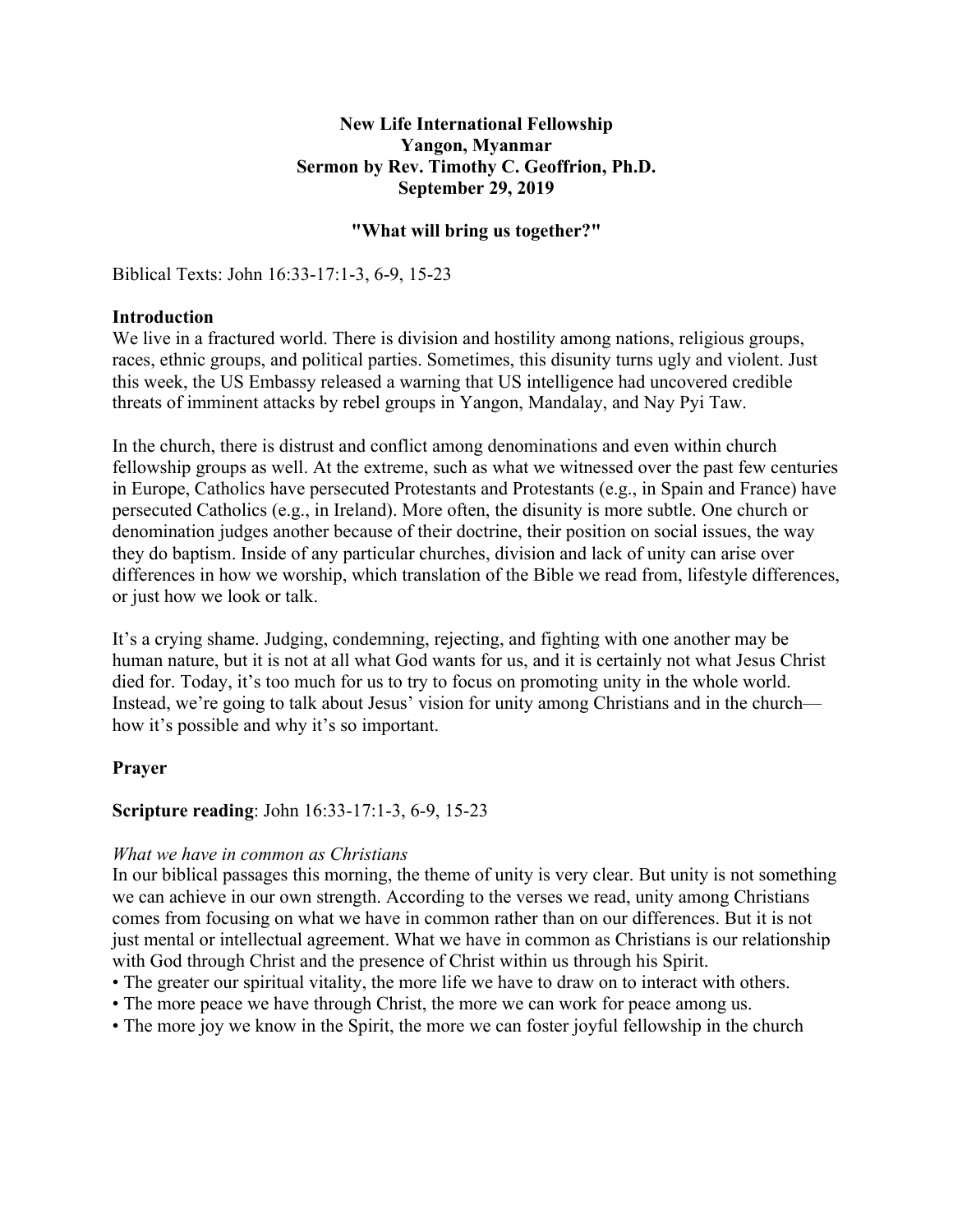### *Jesus' peace and prayer for unity*

At the end of John chapter 16, Jesus explains to his disciples, "I have told you these things [his teachings], so that in me you may have peace. In this world you will have trouble. But take heart! I have overcome the world."

1. Peace in Jesus. Jesus saw very well that there was much trouble in the world, especially for Christians. Now, today we're not focusing on the trouble that comes from persecution or discrimination against Christians. We're just focusing on the trouble we experience in the church. But our hope in the midst conflict and relational troubles is the same, no matter what the context. We may not be able to resolve all our differences, but we can experience inner peace in the midst of uncomfortable diversity and tensions.

Jesus said that those who are "in him" will experience peace in their lives, even in the midst of a hostile environment. And when we keep reading to see what he said in his prayer for the believers, we can understand more about what it means to be in him and why that might bring us inner peace.

2. Eternal life is relational and experiential. In chapter 17, in the first few verses, we read: "Father, the hour has come. Glorify your Son, that your Son may glorify you. For you granted him authority over all people that he might give eternal life to all those you have given him. Now this is eternal life: that they know you, the only true God, and Jesus Christ, whom you have sent."

Here Jesus defines eternal life in a very important way that relates to our topic of unity and inner peace. He does not define eternal life as everlasting life, or life after death (even though it includes that). Rather, **eternal life is relational and experiential at its core, beginning with our personal relationship with God and Christ**.

• So, to be "in Jesus" must mean more than just knowing his teachings or believing in him as your Savior. It also means, knowing him relationally and experientially. • When we know Jesus and God in this personal way, we will experience the peace of Christ. We will know that our lives our in God's hands and that Christ is with us all the time, in all circumstances, and that we can face our fears and handle our conflicts from a

secure place of inner peace. This is part of what it means to experience eternal life now.

3. But there's more to Jesus' vision. Jesus continues his prayer, first praying for his disciples and then for those who will believe in him on account of the witness of the disciples. Let's pick it up in verse 20.

"My prayer is not for them [the original disciples] alone. I pray also for those who will believe in me through their message, that all of them may be one, Father, just as you are in me and I am in you. May they also be in us so that the world may believe that you have sent me. I have given them the glory that you gave me, that they may be one as we are one—I in them and you in me—so that they may be brought to complete unity. Then the world will know that you sent me and have loved them even as you have loved me." • Can you see how the relational nature of eternal life and inner peace in Christ form the basis for Jesus' vision and prayer for the world? God's plan was to unite us with the Father and Jesus Christ to give us life and peace as individuals and then together as the body of Christ. This unity, rooted in a personal relationship with God and an experience of inner peace, then is to keep expanding to draw others into communities of faith, life,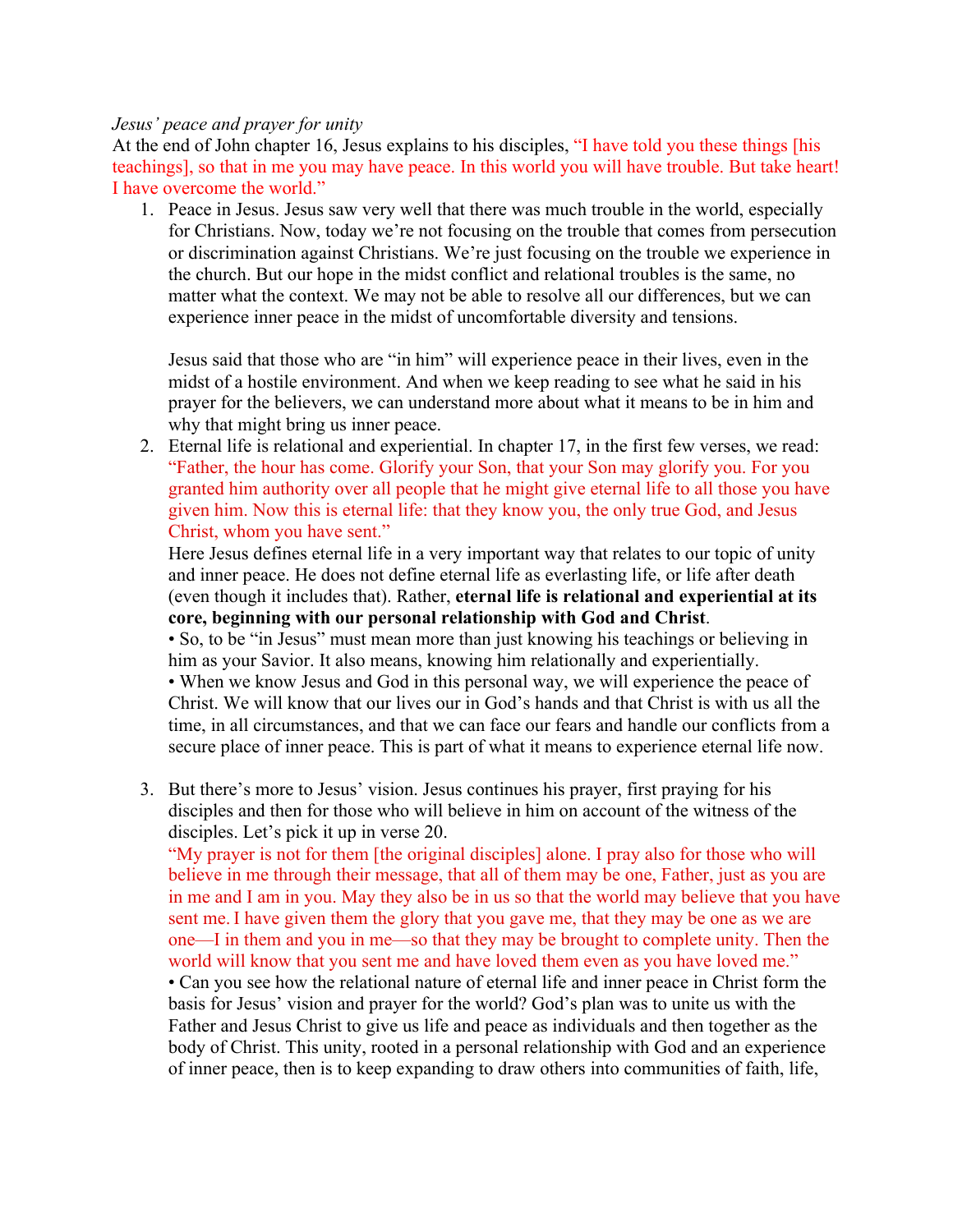and peace. In other words, Jesus' vision for life, peace and love is an ever-expanding network of relationships, grounded in a relationship with God, the Father and with him.

## *Jesus' intention for us*

Jesus' prayer for you and me shows what he most wants for us.

- 1. First, we would believe in the message that the key to life and peace comes through knowing the Father and Jesus Christ in a personal way.
- 2. Second, we would truly know the Father and Jesus Christ relationally and experientially, and that relationship with God will transform us inwardly, in our hearts and minds.
- 3. Third, our common faith and experience with God through Christ will unify us with one another.
- 4. Fourth, ultimately, our unity will become a sign to the world that Jesus Christ truly came from God and that through Christ we can know God and we can know God's love and peace inwardly and among us.

### *Love is key*

If we were to step back and look at all of Jesus' teaching in the Gospels, we would find that the most important thing in life is love. If you truly know God, you will know his love. If you truly know Christ, you will show his love to others. And that common experience of knowing God, knowing Christ, knowing God's love and Christ's peace, and sharing the message of Christ and his love and peace with the world—all that can and should unify us. True peace with God leads to peace with one another.

Many of us know that in theory, but still struggle with it in application. It's just human, and besides, some people are really hard to accept and get along with, right? Well, no matter how hard relational issues may be, it's still our calling seek greater harmony and peace with one another. And to do so requires more love from God in our hearts.

Our calling to seek and promote unity explains why our highest priority must be to keep cultivating our relationship with God and praying that we will know him and Christ's love and peace more and more. The Apostle Paul said that his highest priority was to know Christ and the power of his resurrection in his life. When he prayed for the Ephesians, he asked God to fill their hearts with more and more of Christ's love.

I kneel before the Father, **<sup>15</sup>** from whom every family in heaven and on earth derives its name. **<sup>16</sup>** I pray that out of his glorious riches he may strengthen you with power through his Spirit in your inner being, <sup>17</sup> so that Christ may dwell in your hearts through faith. And I pray that you, being rooted and established in love, **<sup>18</sup>** may have power, together with all the Lord's holy people, to grasp how wide and long and high and deep is the love of Christ, **<sup>19</sup>** and to know this love that surpasses knowledge—that you may be filled to the measure of all the fullness of God. (Ephesians 4:14-19)

This is the only way you and I can hope to overcome our prejudices, judgmental attitudes, and fears about people who are different from us. The more we experience the love of God personally, the stronger we will become, the more spiritual power we will have, the more we will